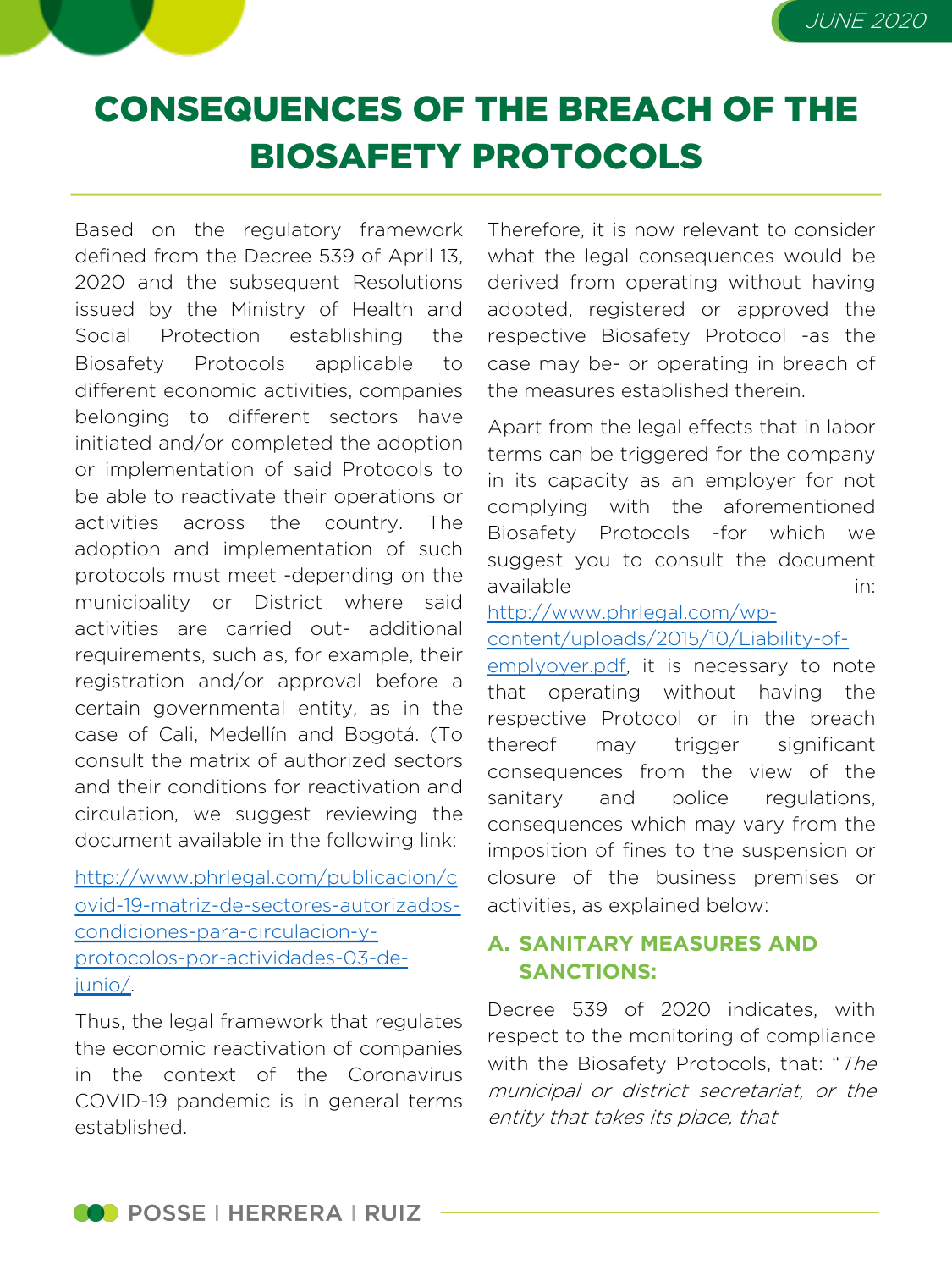corresponds to the economic, social activity, or the sector of the Protocol to be implemented, will monitor compliance with it"; however, said Decree does not indicate or refer to the sanctioning regime that must be applied in case of non-compliance.

However, given that the provisions enshrined in such Decree are of health character and are aimed at protecting public health of the population, it is necessary to refer to the sanctioning regime established in Law 9 of 1979, by which the National Health Code was adopted, and in the Regulatory Decree 3518 of 2006 (compiled in Decree 780 of 2016), by which the Public Health Surveillance System was created and regulated.

From the aforementioned legal framework it is possible to state that the health authorities -including the Municipal and District Health Secretariats-, could impose, as a consequence of the absence or the noncompliance with the Biosafety Protocols: (i) sanitary measures, which are basically preventive measures, and/or (ii) sanctioning measures, which would be imposed based on the severity of the sanitary infringement committed.

#### **i. Sanitary Measures**

Sanitary measures aim to prevent or control the occurrence of an event or the existence of a situation that threatens individual or collective health. Once the fact is known or the complaint has been received -as the case may be-,

the health authority will immediately assess the situation and establish the need to apply the pertinent measures, based on the dangers that such situation may represent from the epidemiological point of view. The sanitary measures that could be imposed correspond, among others, to the following:

- a) Isolation or internment of people;
- b) Quarantine of people;
- c) Control of infectious and toxic agents and materials, vectors and reservoirs;
- d) Eviction of establishments or houses;
- e) Partial or total temporary closure of establishments; and
- f) Partial or total suspension of works or services.

These measures are immediately enforceable, have preventive and temporary character, are not subject to an appeal, and their imposition only require a detailed report by the agent in charge. As a result of the imposition of one of the above sanitary measures, the authority shall immediately initiate an administrative sanctioning proceeding.

#### **ii. Sanitary Sanctions**

The administrative sanctioning procedure for sanitary infringements is set forth in Decree 3518 of 2006, and typically responds to the phases of the administrative sanctioning proceedings: (1) initiation of the investigation exofficio, upon request, or as a result of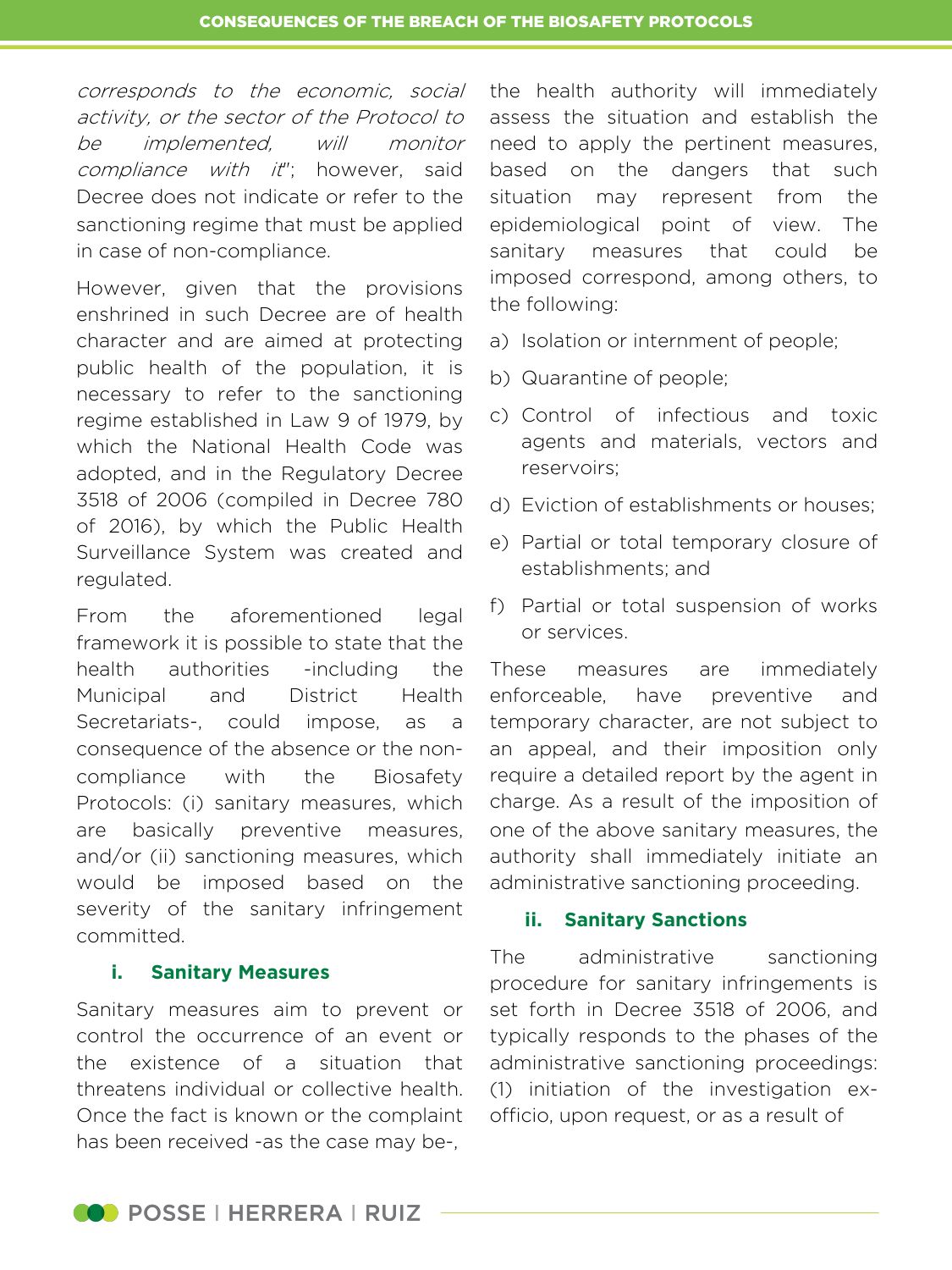the imposition of a sanitary measure; (2) verification of the facts under investigation; (3) formulation of charges; (4) filing of the written defense; (5) provision of evidence; and (6) determination of liability and sanction.

Depending on the severity of the sanitary infringement committed, the sanctions could consist of:

- a) Written Admonition;
- b) Fines that may be successive up to a sum equivalent to 10,000 legal minimum daily wages in force at the time of imposition.
- c) Forfeiture of products or articles;
- d) Suspension of sanitary permission to operate establishments and services; and
- e) Temporary or definitive closure of the respective establishment, building or service.

It is important to know that the health authorities may publicize the fact that, as a result of failure to comply with health regulations and biosafety protocols, the company is putting the health of the population at risk. Therefore, the absence or noncompliance of the Biosafety Protocols, in addition to triggering important legal consequences, has the potential to generate significant effects or risks for companies from a reputational point of view.

### **B. POLICE MEASURES AND SANCTIONS:**

From the point of view of police regulation, it is necessary to point out that the absence of the respective Biosafety Protocol -registered or approved as the case may be- or failure to comply with it may lead to the imposition of corrective and sanctioning measures, in accordance with Law 1801 of 2016, by which the National Police Code was issued.

Article 173 of the aforementioned Code indicates the corrective measures that the police authorities may impose under their competences, within which it is worth highlighting the following:

- a) Admonition;
- b) Dissolution of a meeting or activity that involves non-complex crowds of the public;
- c) Prohibition from entering an activity that involves complex or noncomplex crowds of the public;
- d) General or special fine, as defined in the abovementioned Code;
- e) Suspension of construction or demolition;
- f) Suspension of activity that involves complex public gathering;
- g) Temporary suspension of activity; or
- h) Definitive suspension of activity.